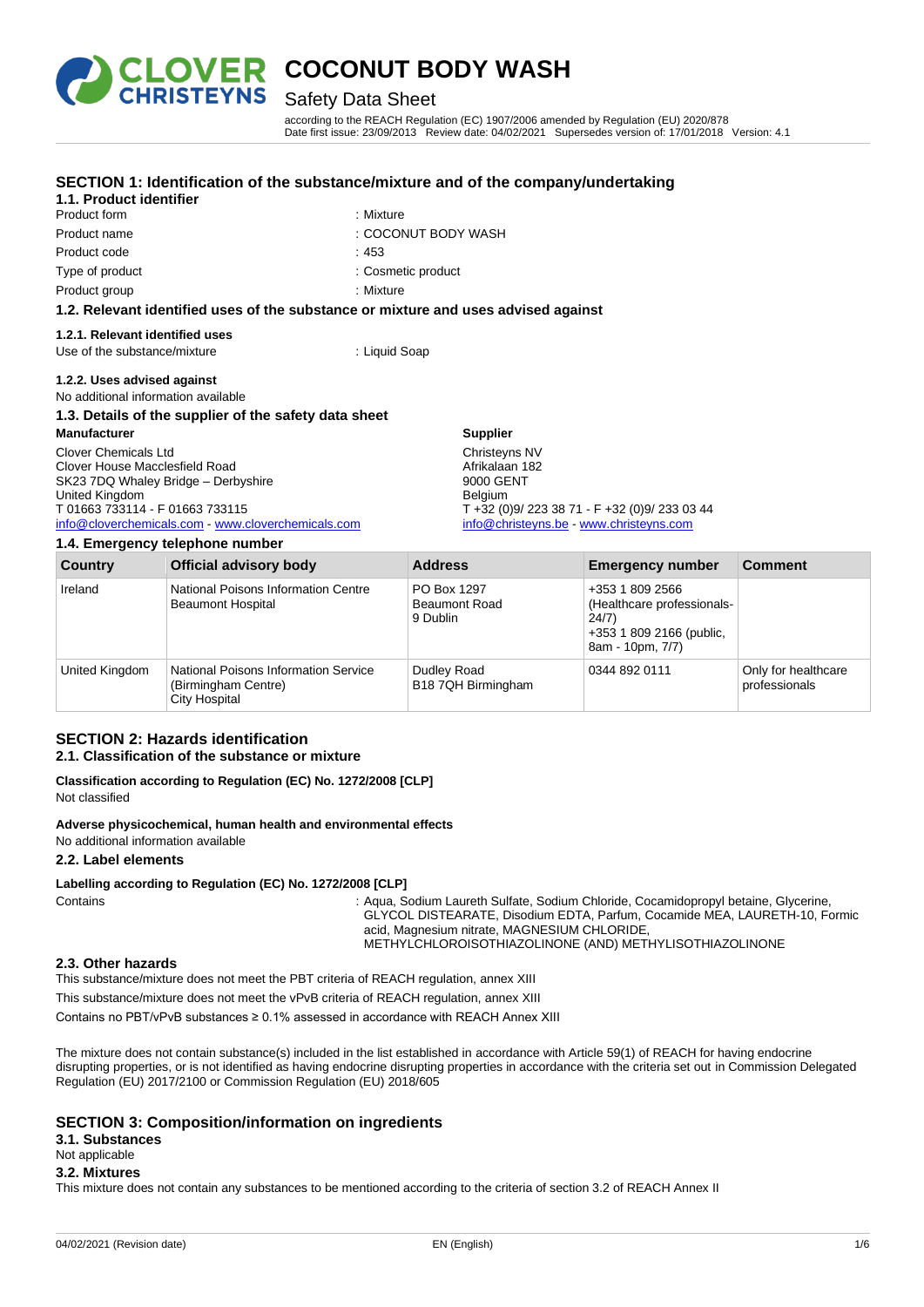### Safety Data Sheet

according to the REACH Regulation (EC) 1907/2006 amended by Regulation (EU) 2020/878

| <b>SECTION 4: First aid measures</b>                                                                                                                                                           |                                                                                                                                                                          |
|------------------------------------------------------------------------------------------------------------------------------------------------------------------------------------------------|--------------------------------------------------------------------------------------------------------------------------------------------------------------------------|
| 4.1. Description of first aid measures                                                                                                                                                         |                                                                                                                                                                          |
| General advice                                                                                                                                                                                 | : Never give anything by mouth to an unconscious person. If you feel unwell, seek medical<br>advice (show the label where possible).                                     |
| Skin contact                                                                                                                                                                                   | : Rinse with water.                                                                                                                                                      |
| Eye contact                                                                                                                                                                                    | : In case of eye contact, immediately rinse with clean water for 10-15 minutes.                                                                                          |
| Ingestion                                                                                                                                                                                      | : Rinse mouth. Do NOT induce vomiting. Get medical advice/attention.                                                                                                     |
| 4.2. Most important symptoms and effects, both acute and delayed<br>Acute effects inhalation                                                                                                   | : None under normal use.                                                                                                                                                 |
| Acute effects skin                                                                                                                                                                             | : None under normal conditions.                                                                                                                                          |
| Acute effects eyes                                                                                                                                                                             | : May cause eye irritation. Redness.                                                                                                                                     |
| Acute effects oral route                                                                                                                                                                       | : May cause irritation to the digestive tract.                                                                                                                           |
| 4.3. Indication of any immediate medical attention and special treatment needed<br>No additional information available                                                                         |                                                                                                                                                                          |
| <b>SECTION 5: Firefighting measures</b><br>5.1. Extinguishing media                                                                                                                            |                                                                                                                                                                          |
| Suitable extinguishing media                                                                                                                                                                   | : Water.                                                                                                                                                                 |
| 5.2. Special hazards arising from the substance or mixture<br>Hazardous decomposition products in case of fire                                                                                 | : Toxic fumes may be released. Carbon dioxide. Carbon monoxide.                                                                                                          |
| 5.3. Advice for firefighters<br>Firefighting instructions                                                                                                                                      | : Use water spray or fog for cooling exposed containers. Exercise caution when fighting any<br>chemical fire. Prevent fire fighting water from entering the environment. |
| Protection during firefighting                                                                                                                                                                 | : Do not enter fire area without proper protective equipment, including respiratory protection.                                                                          |
| <b>SECTION 6: Accidental release measures</b><br>6.1. Personal precautions, protective equipment and emergency procedures<br>6.1.1. For non-emergency personnel<br><b>Emergency procedures</b> |                                                                                                                                                                          |
|                                                                                                                                                                                                | : Evacuate unnecessary personnel.                                                                                                                                        |
| 6.1.2. For emergency responders                                                                                                                                                                |                                                                                                                                                                          |
| Protective equipment                                                                                                                                                                           | : Equip cleanup crew with proper protection.                                                                                                                             |
| <b>Emergency procedures</b>                                                                                                                                                                    | : Ventilate area.                                                                                                                                                        |
| 6.2. Environmental precautions<br>Prevent entry to sewers and public waters. Notify authorities if liquid enters sewers or public waters.                                                      |                                                                                                                                                                          |
| 6.3. Methods and material for containment and cleaning up<br>Methods for cleaning up                                                                                                           | : Collect leaking and spilled liquid in sealable containers as far as possible. Wash away<br>remainder with plenty of water.                                             |
| 6.4. Reference to other sections<br>See Section 8. Exposure controls and personal protection.                                                                                                  |                                                                                                                                                                          |
| <b>SECTION 7: Handling and storage</b><br>7.1. Precautions for safe handling<br>No additional information available                                                                            |                                                                                                                                                                          |
| 7.2. Conditions for safe storage, including any incompatibilities<br>Storage conditions                                                                                                        | : Keep container closed when not in use.                                                                                                                                 |
| Packaging materials                                                                                                                                                                            | : polyethylene. stainless steel.                                                                                                                                         |
| 7.3. Specific end use(s)<br>No additional information available                                                                                                                                |                                                                                                                                                                          |
| <b>SECTION 8: Exposure controls/personal protection</b><br>8.1. Control parameters                                                                                                             |                                                                                                                                                                          |
| 8.1.1 National occupational exposure and biological limit values<br>No additional information available                                                                                        |                                                                                                                                                                          |
| 8.1.2. Recommended monitoring procedures                                                                                                                                                       |                                                                                                                                                                          |

No additional information available

#### **8.1.3. Air contaminants formed**

No additional information available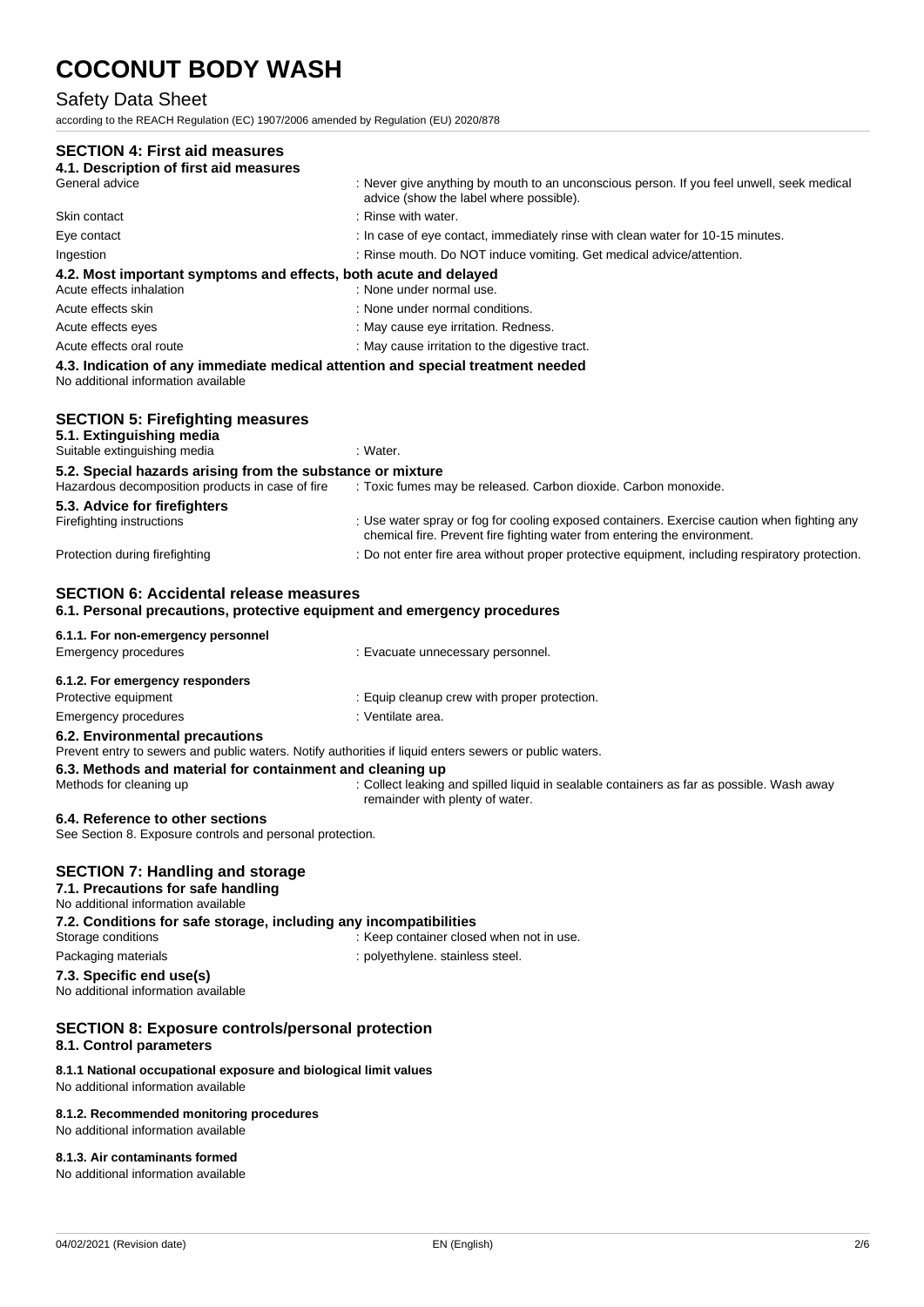#### Safety Data Sheet

according to the REACH Regulation (EC) 1907/2006 amended by Regulation (EU) 2020/878

#### **8.1.4. DNEL and PNEC**

No additional information available

#### **8.1.5. Control banding**

No additional information available

### **8.2. Exposure controls**

**8.2.1. Appropriate engineering controls** No additional information available

#### **8.2.2. Personal protection equipment**

**8.2.2.1. Eye and face protection** No additional information available

#### **8.2.2.2. Skin protection**

No additional information available

#### **8.2.2.3. Respiratory protection**

No additional information available

**8.2.2.4. Thermal hazards** No additional information available

#### **8.2.3. Environmental exposure controls**

**Other information:**

Do not eat, drink or smoke during use.

#### **SECTION 9: Physical and chemical properties**

| 9.1. Information on basic physical and chemical properties |                              |  |
|------------------------------------------------------------|------------------------------|--|
| Physical state                                             | : Liquid                     |  |
| Colour                                                     | : Off-white.                 |  |
| Physical state/form                                        | : Liquid.                    |  |
| Odour                                                      | : Sweet. perfumed.           |  |
| Odour threshold                                            | : Not available              |  |
| Melting point/range                                        | : 0 °C                       |  |
| Freezing point                                             | : Not available              |  |
| Boiling point/Boiling range                                | : 100 $^{\circ}$ C           |  |
| Flammability                                               | : Non flammable.             |  |
| <b>Explosive limits</b>                                    | : Not available              |  |
| Lower explosion limit                                      | : Not available              |  |
| Upper explosion limit                                      | : Not available              |  |
| Flash point                                                | : Not available              |  |
| Autoignition temperature                                   | : Not available              |  |
| Decomposition temperature                                  | : Not available              |  |
| рH                                                         | $:6.4 - 6.9$                 |  |
| Viscosity, kinematic                                       | : Not available              |  |
| Viscosity, dynamic                                         | : 3000 cP at 20 $^{\circ}$ C |  |
| Solubility                                                 | : Soluble in water.          |  |
| Partition coefficient n-octanol/water (Log Kow)            | : Not available              |  |
| Vapour pressure                                            | : Not available              |  |
| Vapour pressure at 50 °C                                   | : Not available              |  |
| Density                                                    | : Not available              |  |
| Relative density                                           | : 1.035                      |  |
| Relative vapour density at 20 °C                           | : Not available              |  |
| Particle characteristics                                   | : Not applicable             |  |
| 9.2. Other information                                     |                              |  |

**9.2.1. Information with regard to physical hazard classes** No additional information available

#### **9.2.2. Other safety characteristics**

No additional information available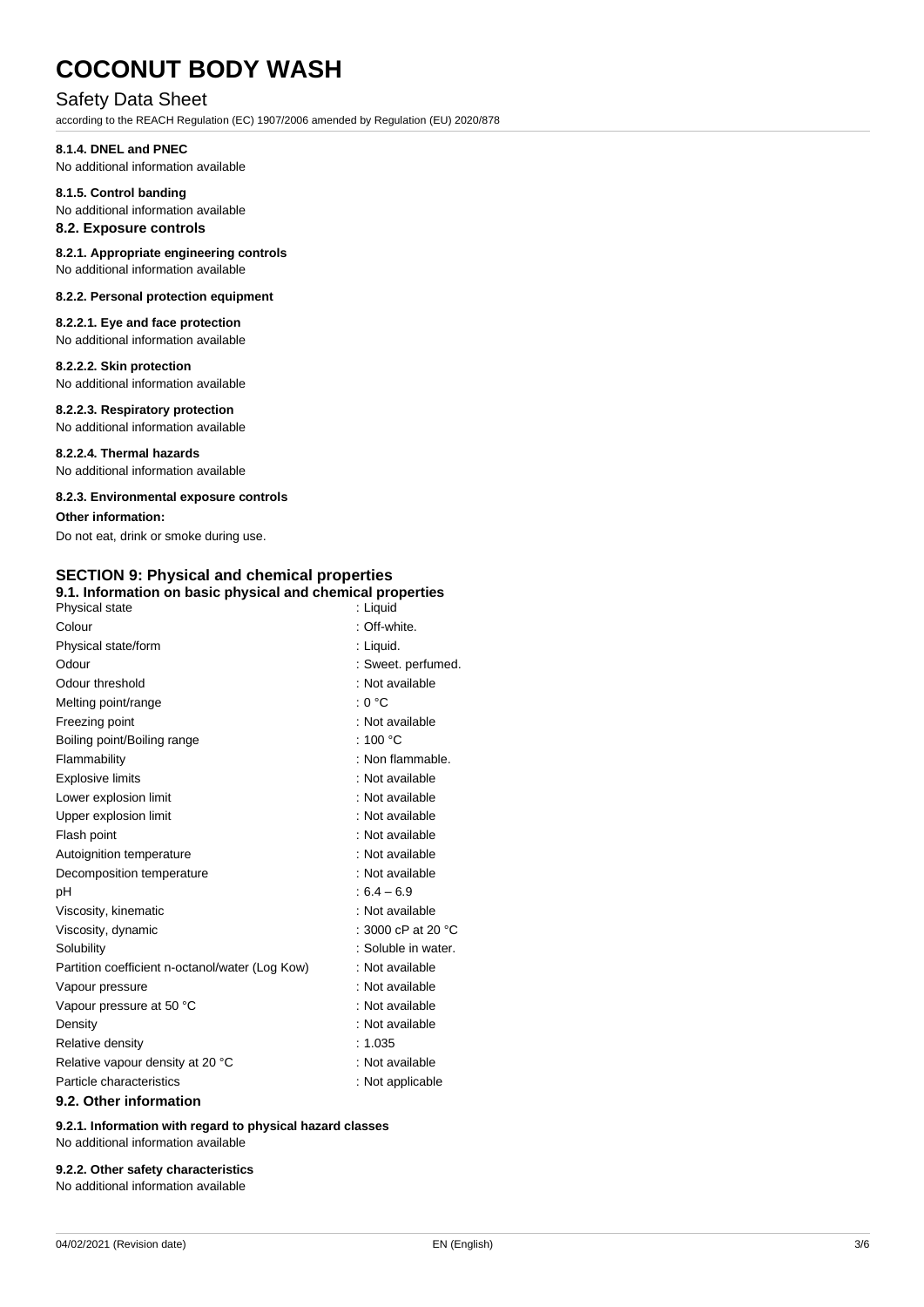#### Safety Data Sheet

according to the REACH Regulation (EC) 1907/2006 amended by Regulation (EU) 2020/878

#### **SECTION 10: Stability and reactivity**

**10.1. Reactivity** No additional information available

#### **10.2. Chemical stability**

Stable under normal conditions.

#### **10.3. Possibility of hazardous reactions**

No dangerous reactions known under normal conditions of use.

#### **10.4. Conditions to avoid**

No additional information available

#### **10.5. Incompatible materials**

No additional information available

**10.6. Hazardous decomposition products**

fume. Carbon monoxide. Carbon dioxide.

#### **SECTION 11: Toxicological information**

| 11.1. Information on hazard classes as defined in Regulation (EC) No 1272/2008<br>Acute toxicity (oral) | : Not classified                                                   |
|---------------------------------------------------------------------------------------------------------|--------------------------------------------------------------------|
| Acute toxicity (dermal)                                                                                 | : Not classified                                                   |
| Acute toxicity (inhalation)                                                                             | : Not classified                                                   |
| Skin corrosion/irritation                                                                               | : Not classified                                                   |
|                                                                                                         | $pH: 6.4 - 6.9$                                                    |
| Additional information                                                                                  | : Based on available data, the classification criteria are not met |
| Serious eye damage/irritation                                                                           | : Not classified                                                   |
|                                                                                                         | $pH: 6.4 - 6.9$                                                    |
| Additional information                                                                                  | : Based on available data, the classification criteria are not met |
| Respiratory or skin sensitisation                                                                       | : Not classified                                                   |
| Additional information                                                                                  | : Based on available data, the classification criteria are not met |
| Germ cell mutagenicity                                                                                  | : Not classified                                                   |
| Additional information                                                                                  | : Based on available data, the classification criteria are not met |
| Carcinogenicity                                                                                         | : Not classified                                                   |
| Additional information                                                                                  | : Based on available data, the classification criteria are not met |
| Reproductive toxicity                                                                                   | : Not classified                                                   |
| Additional information                                                                                  | : Based on available data, the classification criteria are not met |
| STOT-single exposure                                                                                    | : Not classified                                                   |
| Additional information                                                                                  | : Based on available data, the classification criteria are not met |
| STOT-repeated exposure                                                                                  | : Not classified                                                   |
| Additional information                                                                                  | : Based on available data, the classification criteria are not met |
| Aspiration hazard                                                                                       | : Not classified                                                   |
| Additional information                                                                                  | : Based on available data, the classification criteria are not met |
| 11.2. Information on other hazards                                                                      |                                                                    |
| 11.2.1. Endocrine disrupting properties<br>No additional information available                          |                                                                    |
| 11.2.2. Other information<br>Potential adverse human health effects and<br>symptoms                     | : Based on available data, the classification criteria are not met |
| <b>SECTION 12: Ecological information</b><br>12.1. Toxicity                                             |                                                                    |

| Hazardous to the aquatic environment, short-term<br>(acute)  | : Not classified |
|--------------------------------------------------------------|------------------|
| Hazardous to the aquatic environment, long-term<br>(chronic) | : Not classified |
| Not rapidly degradable                                       |                  |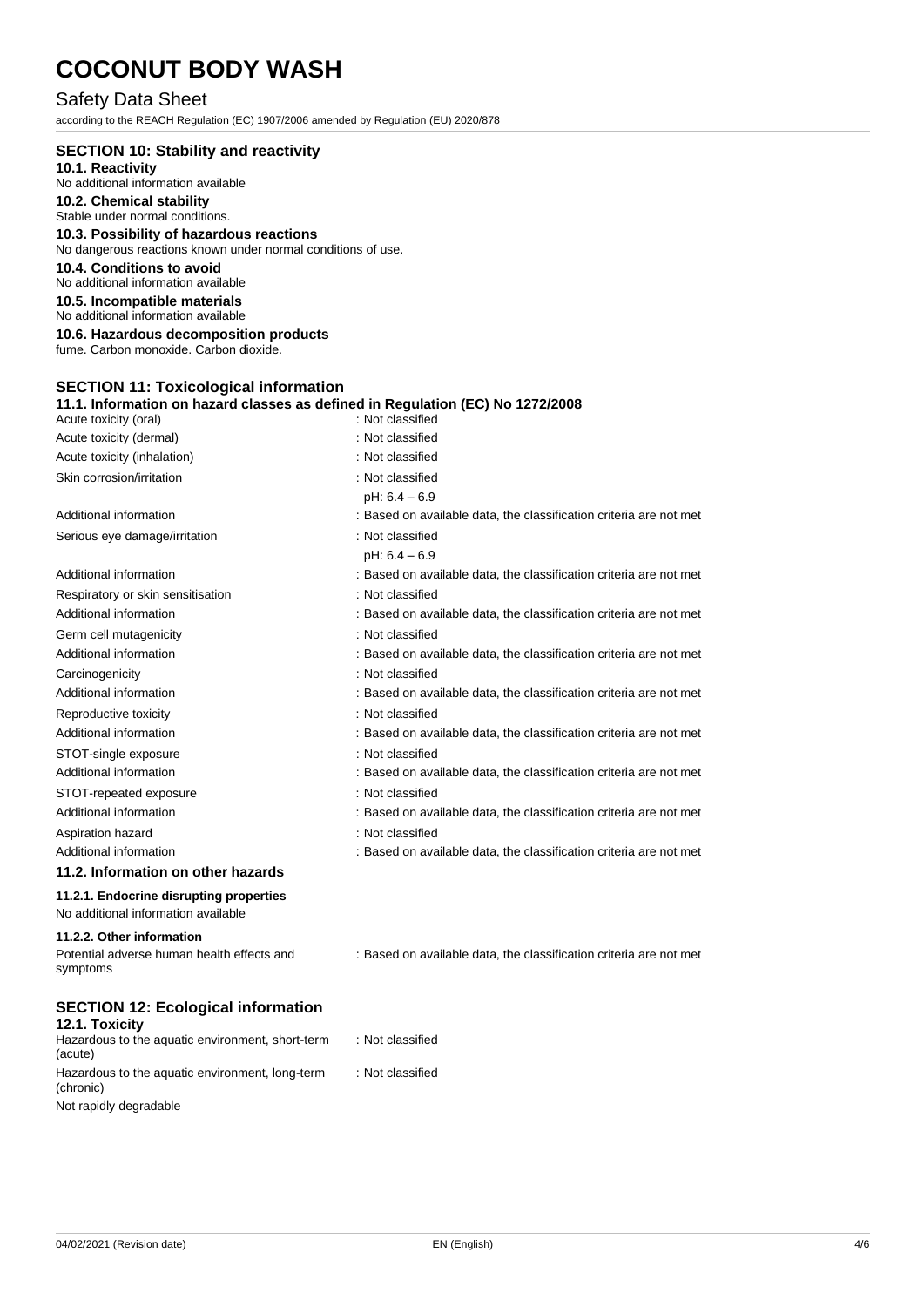### Safety Data Sheet

according to the REACH Regulation (EC) 1907/2006 amended by Regulation (EU) 2020/878

| 12.2. Persistence and degradability                                                                                                                                                                                                      |                                                                                                                                                                                                                                                                                                                                                                                                                 |               |
|------------------------------------------------------------------------------------------------------------------------------------------------------------------------------------------------------------------------------------------|-----------------------------------------------------------------------------------------------------------------------------------------------------------------------------------------------------------------------------------------------------------------------------------------------------------------------------------------------------------------------------------------------------------------|---------------|
| <b>COCONUT BODY WASH</b>                                                                                                                                                                                                                 |                                                                                                                                                                                                                                                                                                                                                                                                                 |               |
| Persistence and degradability                                                                                                                                                                                                            | Biodegradable. The surfactant(s) contained in this preparation complies(comply) with the<br>biodegradability criteria as laid down in Regulation (EC) No. 648/2004 on detergents. Data<br>to support this assertion are held at the disposal of the competent authorities of the<br>Member States and will be made available to them, at their direct request or at the request<br>of a detergent manufacturer. |               |
| 12.3. Bioaccumulative potential                                                                                                                                                                                                          |                                                                                                                                                                                                                                                                                                                                                                                                                 |               |
| <b>COCONUT BODY WASH</b>                                                                                                                                                                                                                 |                                                                                                                                                                                                                                                                                                                                                                                                                 |               |
| Bioaccumulative potential                                                                                                                                                                                                                | No bioaccumulation.                                                                                                                                                                                                                                                                                                                                                                                             |               |
| 12.4. Mobility in soil<br>No additional information available<br>12.5. Results of PBT and vPvB assessment                                                                                                                                |                                                                                                                                                                                                                                                                                                                                                                                                                 |               |
| <b>COCONUT BODY WASH</b>                                                                                                                                                                                                                 |                                                                                                                                                                                                                                                                                                                                                                                                                 |               |
| This substance/mixture does not meet the PBT criteria of REACH regulation, annex XIII                                                                                                                                                    |                                                                                                                                                                                                                                                                                                                                                                                                                 |               |
| This substance/mixture does not meet the vPvB criteria of REACH regulation, annex XIII                                                                                                                                                   |                                                                                                                                                                                                                                                                                                                                                                                                                 |               |
| 12.6. Endocrine disrupting properties<br>No additional information available<br>12.7. Other adverse effects<br>Additional information                                                                                                    | : Avoid release to the environment.                                                                                                                                                                                                                                                                                                                                                                             |               |
| <b>SECTION 13: Disposal considerations</b><br>13.1. Waste treatment methods<br>Product/Packaging disposal recommendations<br>Waste / unused products<br><b>SECTION 14: Transport information</b><br>In accordance with ADR / IMDG / IATA | : Dispose in a safe manner in accordance with local/national regulations.<br>: Avoid release to the environment.                                                                                                                                                                                                                                                                                                |               |
| <b>ADR</b>                                                                                                                                                                                                                               | <b>IMDG</b>                                                                                                                                                                                                                                                                                                                                                                                                     | <b>IATA</b>   |
|                                                                                                                                                                                                                                          |                                                                                                                                                                                                                                                                                                                                                                                                                 |               |
| 14.1. UN number or ID number                                                                                                                                                                                                             |                                                                                                                                                                                                                                                                                                                                                                                                                 |               |
| Not regulated                                                                                                                                                                                                                            | Not regulated                                                                                                                                                                                                                                                                                                                                                                                                   | Not regulated |
| 14.2. UN proper shipping name                                                                                                                                                                                                            |                                                                                                                                                                                                                                                                                                                                                                                                                 |               |
| Not regulated                                                                                                                                                                                                                            | Not regulated                                                                                                                                                                                                                                                                                                                                                                                                   | Not regulated |
| 14.3. Transport hazard class(es)                                                                                                                                                                                                         |                                                                                                                                                                                                                                                                                                                                                                                                                 |               |
| Not regulated                                                                                                                                                                                                                            | Not regulated                                                                                                                                                                                                                                                                                                                                                                                                   | Not regulated |

**14.4. Packing group**

#### Not regulated Not regulated Not regulated Not regulated Not regulated Not regulated **14.5. Environmental hazards**

Not regulated Not regulated Not regulated Not regulated Not regulated

No supplementary information available

#### **14.6. Special precautions for user**

**Overland transport** Not regulated

**Transport by sea**

Not regulated

#### **Air transport**

Not regulated

**14.7. Maritime transport in bulk according to IMO instruments** Not applicable